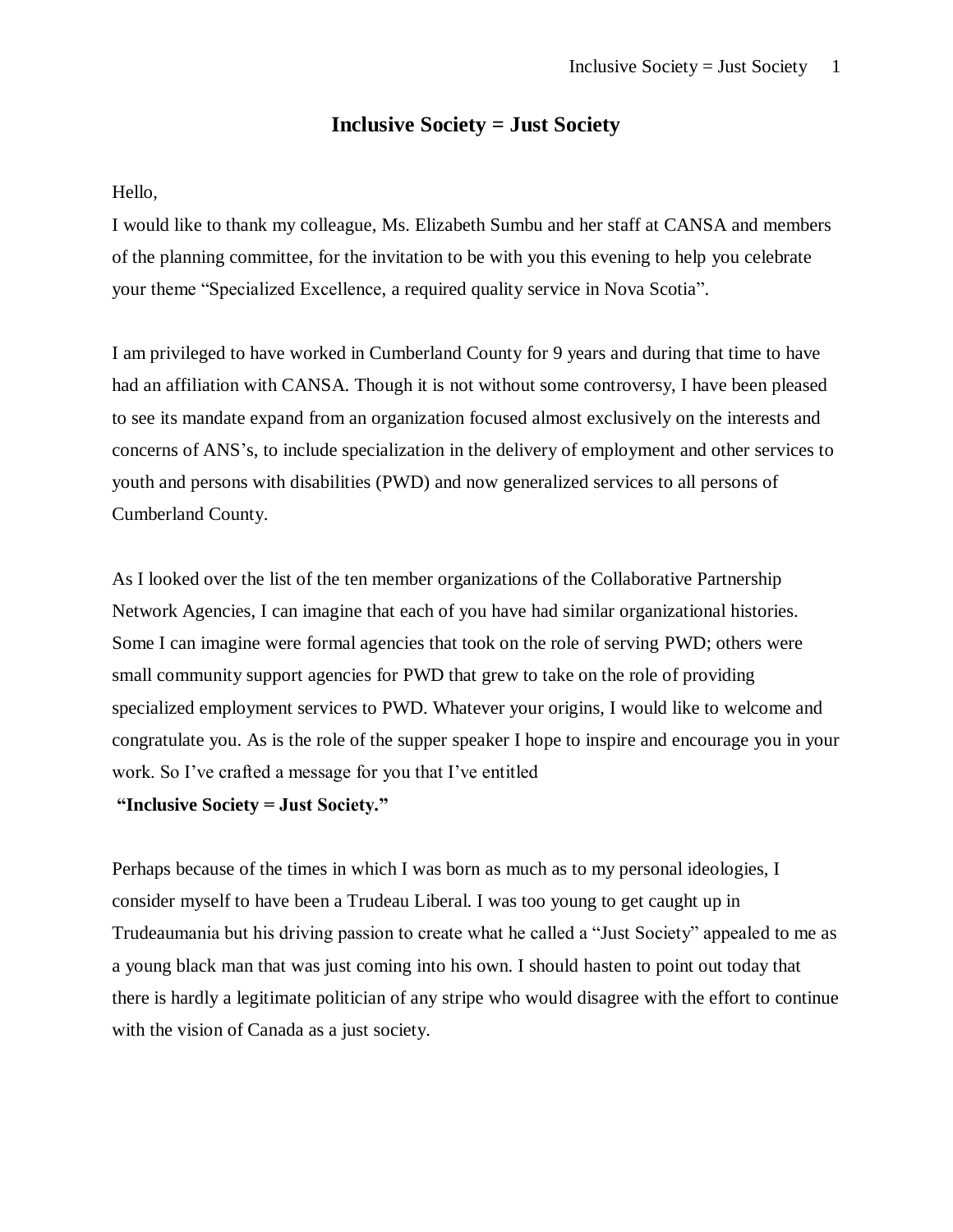We should remember that the issues of the day were really about language. Canada was a divided nation. English and French; each existing in their separate worlds. So much so that the phrase "Two Solitudes", the title of the famous Mac Lennan novel, was adopted to describe the national condition.

In the 1940's, 50's and 60's this war was so intense that it threatened to rip this country apart. In large part Trudeau's assertion of this "Just Society" was an attempt to promote respect for the rights of these two peoples. The belief was that respect for the rights of each would lead to peace, peace to unity and unity to prosperity for all. In Canada the push for this inclusive vision as a place where two different peoples could live in peace was the foundation for a more expansive and inclusive vision for Canada.

The quest for a Just Society was not just a pretty vision. It was not just an idea. It was followed by a National Official Bilingualism policy, a national multiculturalism policy, and the development of programs and agencies that had the official duty to implement these policies: Federal funding for French instruction in English areas and English instruction in French areas; national and provincial heritage departments that promote cultural programming and exchange. The CBC, the CRTC all of these institutions it can be argued, were born out of the need to promote the just/inclusive society that Canada was aiming to be. In time we have seen French and English tension begin to fade. So much so that Lt Governor Michael Jean declared in her inaugural speech that "the time of the two solitudes is past." Jean herself an immigrant Canadian of Haitian/African origins seemed an appropriate model to voice this statement. My point is just this, the just society is an inclusive society and the nation's greatest institutions acknowledge that.

Now the specific question can be asked here. Are the rights of PWD acknowledged within the national movement to create the Just Society? I would hazard to say yes, but not until recently, but I'd also warn that the gains that have been made are currently under attack.

We should remember that Canada was the first nation to include the rights of persons with disabilities within its constitution in section 15 of the Canadian Charter of Rights and Freedoms.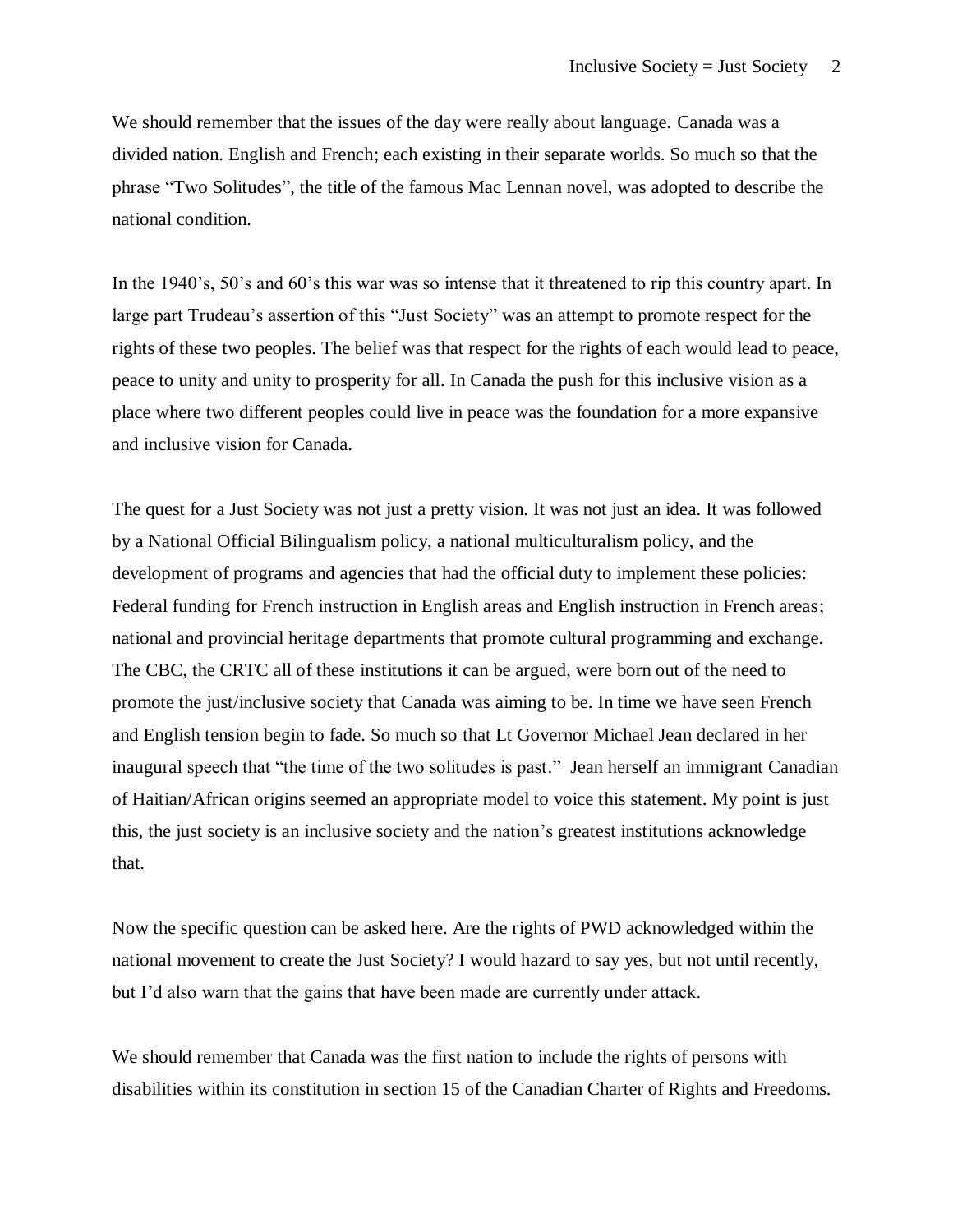Though it came later, the Americans With Disabilities Act of 1990 changed fundamentally the way people in North America began to think about disability. Prior to this we measured disability by degrees of impairment. It was purely medical. After 1990, instead of focusing on disability measures, we began as a culture to measure accessibility as a function of society. This marked a radical and essential shift. Building codes changed, sidewalks changed, public transportation changed where it existed at all and the expectation that a PWD would be out and about in society slowly became the norm.

Similarly, but more slowly, the work place has become an arena where the expectation is that PWD will experience inclusion. The existence of the Collaborative Partnership Network is evidence of this expectation. Governments Federal and Provincial have invested in the development of specialized employment services to PWD. As a result of this and some favorable tax and regulatory programs aimed at supporting employers to be more inclusive in their hiring practices PWD are significantly more likely to be in the workforce now than they were 20 or 30 years ago when their issues first got on the Just Society agenda. Yet it seems that the progress has stalled. Despite the gains, PWD are only half as likely to be employed as their typically able counterparts. Yet they are 3 and 4 times more likely to be absolutely unemployed. But sadly, the movement towards the Just Society is not just stalled; it seems to be under attack. I suspect that the theme of your conference "Specialized Excellence: A Required Quality Service in Nova Scotia" is a clue to this fact. You, like every other institution and service designed to support the creation and maintenance of our Just Society are under attack.

The CBC, CRTC, Environmental Regulatory bodies designed to protect the national common wealth, multiculturalism, arts organizations that are critical to exploring Canadian identity all in recent years have been under threat of fiscal restraint. I could go on at length to talk about why this is the case but I'm afraid I've used most of the time allotted to me, instead let me suggest the way forward, some simple ideas.

First be true to you name as an association: In this climate of fiscal restraint organizations under siege cannot attempt to stand alone. You must work together and with like-minded organizations to give voice to this broad entrenchment that is happening to our society. The occupy movement